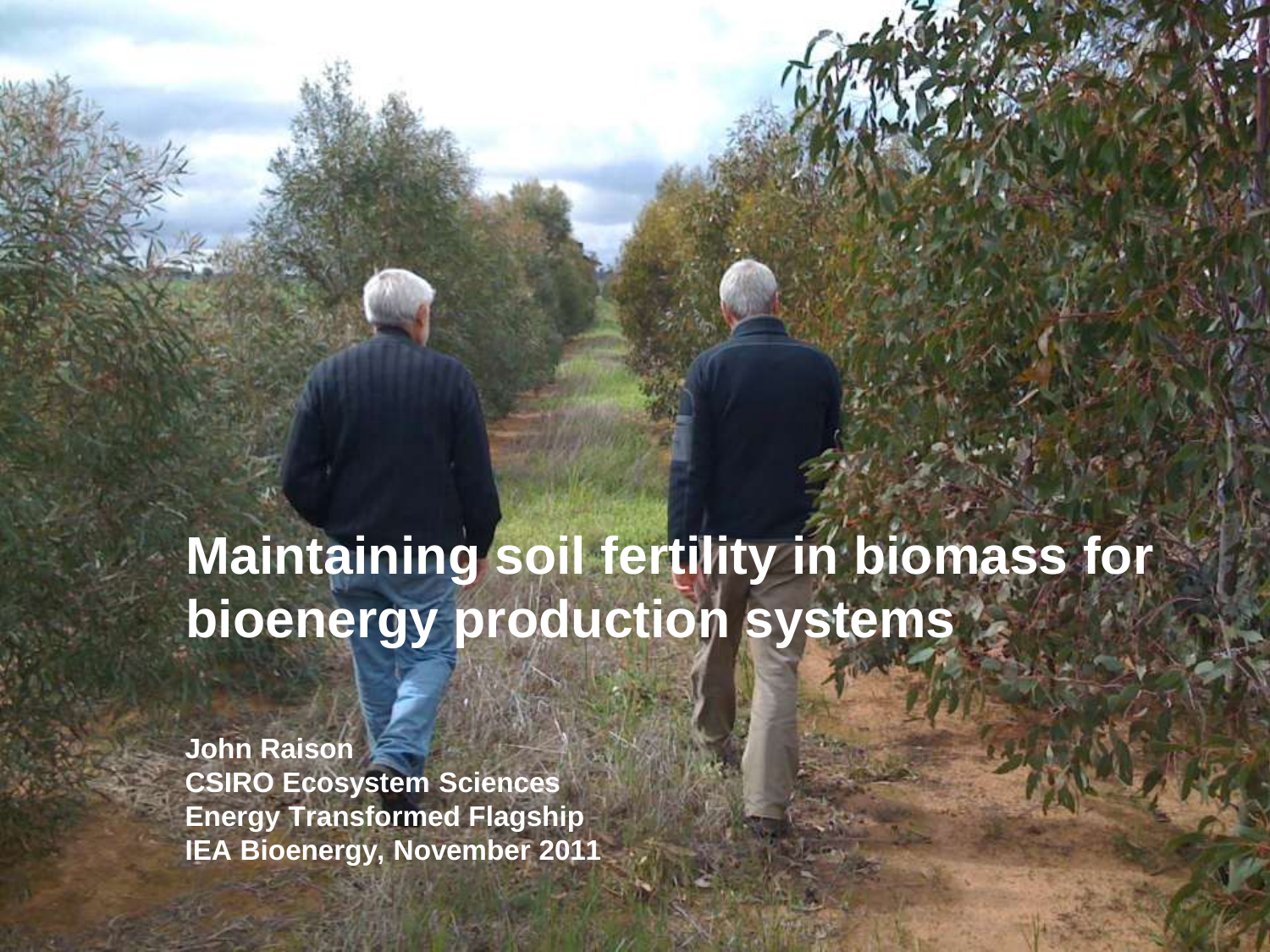#### **Outline**

- **Central role of soils in ecosystem function**
- **How biomass production systems can negatively impact on soil fertility**
- **The need for active management to protect soil values, and a few examples**

#### • **Conclusions**

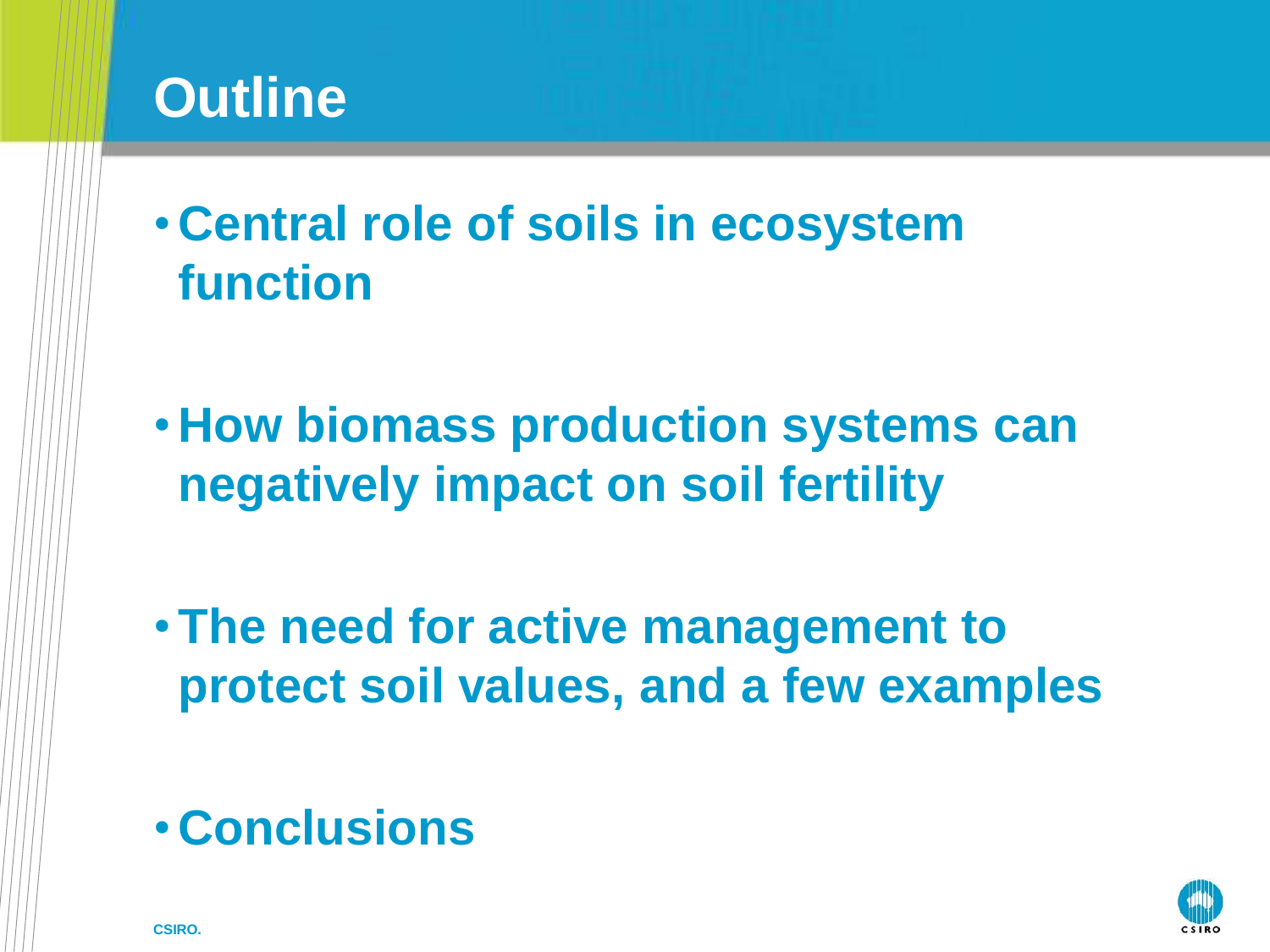#### **Linkages between forest management, soils, and other forest values**

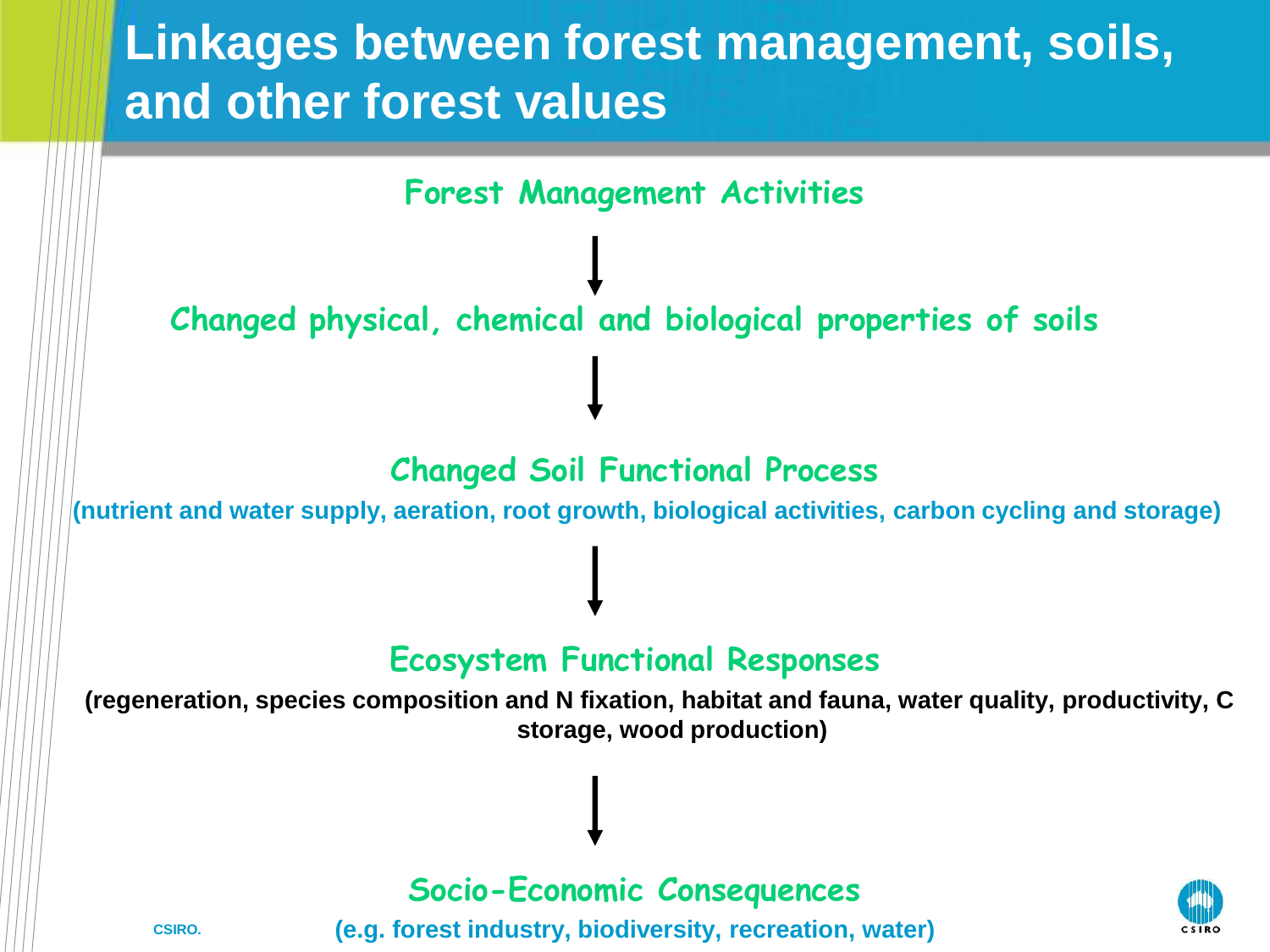#### **Management can degrade soil fertility**

- **Accelerated erosion**
- **Disturbance/compaction**
- **Nutrient depletion**
- **Acidification**
- **Biological changes**

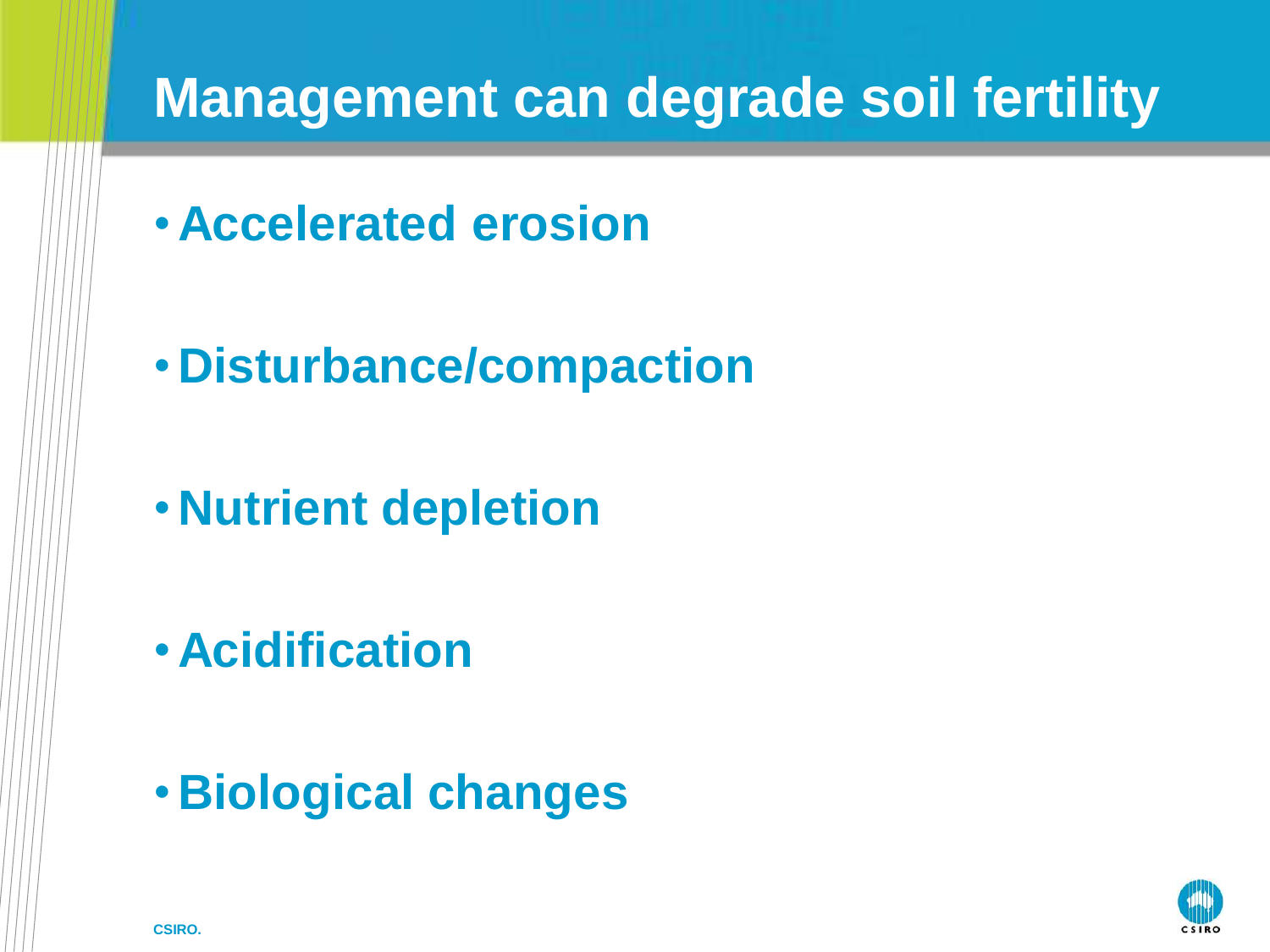#### **Bioenergy creates extra challenges**

#### • **More frequent harvest**

- **greater soil disturbance**
- **increase rate of nutrient removal**

• **Sometimes more complete (foliage and stems) removal of biomass (C and nutrients). How to judiciously manage fertilizer inputs?**

• **Sometimes new fast growing species**

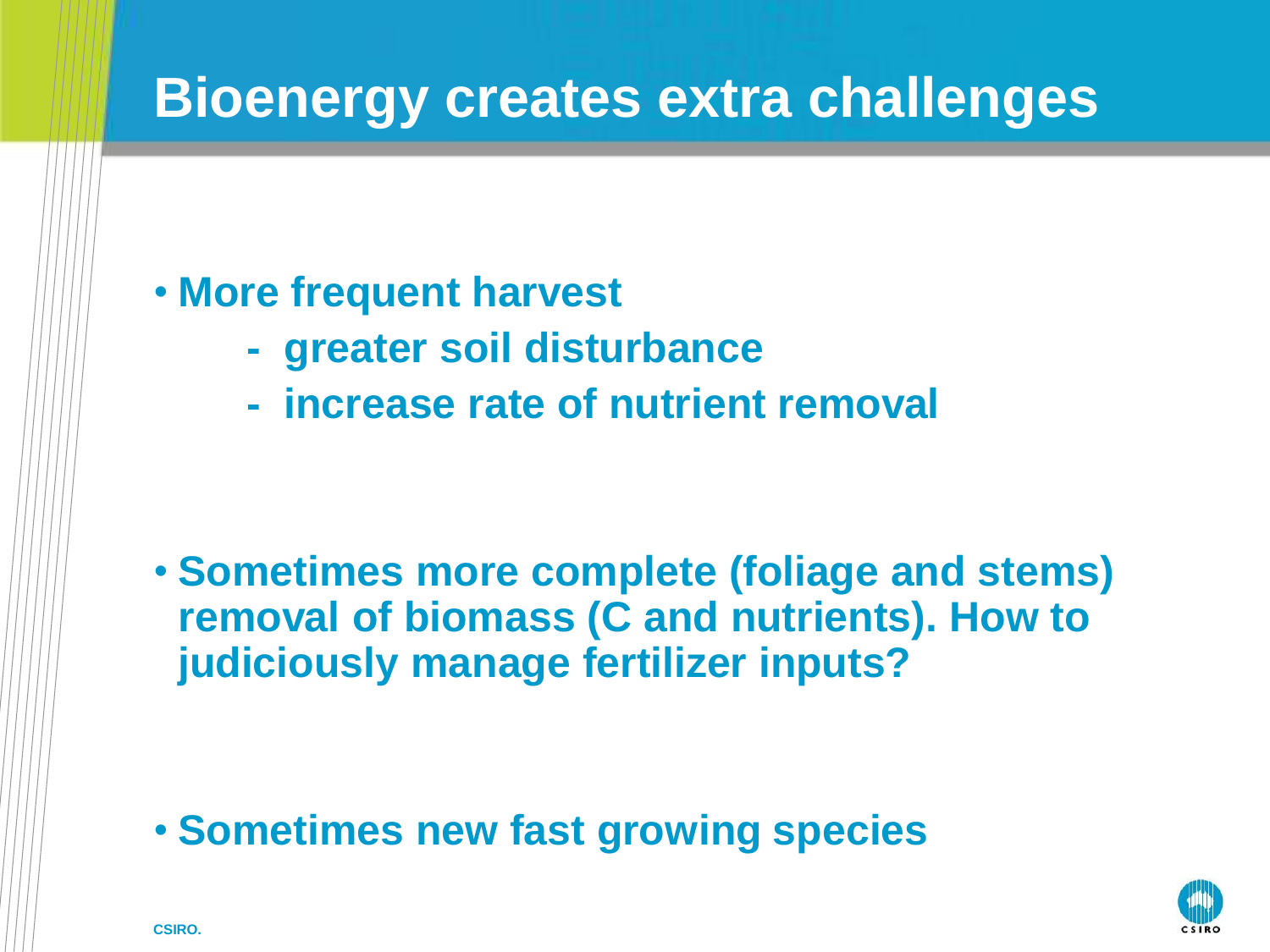#### **Monitoring changes in soil fertility**

| <b>Broad Soil Indicator</b> | <b>Key Functions</b>                      | <b>Field Measure</b>                                                   |
|-----------------------------|-------------------------------------------|------------------------------------------------------------------------|
| <b>Physical change</b>      | root growth<br>aeration<br>water movement | bulk density/soil strength<br>macro-porosity<br>hydraulic conductivity |
| <b>Chemical change</b>      | nutrient supply<br><b>acidification</b>   | <b>SOM, N&amp;P availability</b><br>pH, base exchange                  |
| <b>Erosion risk</b>         | many                                      | disturbed soil,<br>cover, infiltration                                 |
| <b>Pollution</b>            | soil biology, toxicity                    | accumulation of chemicals                                              |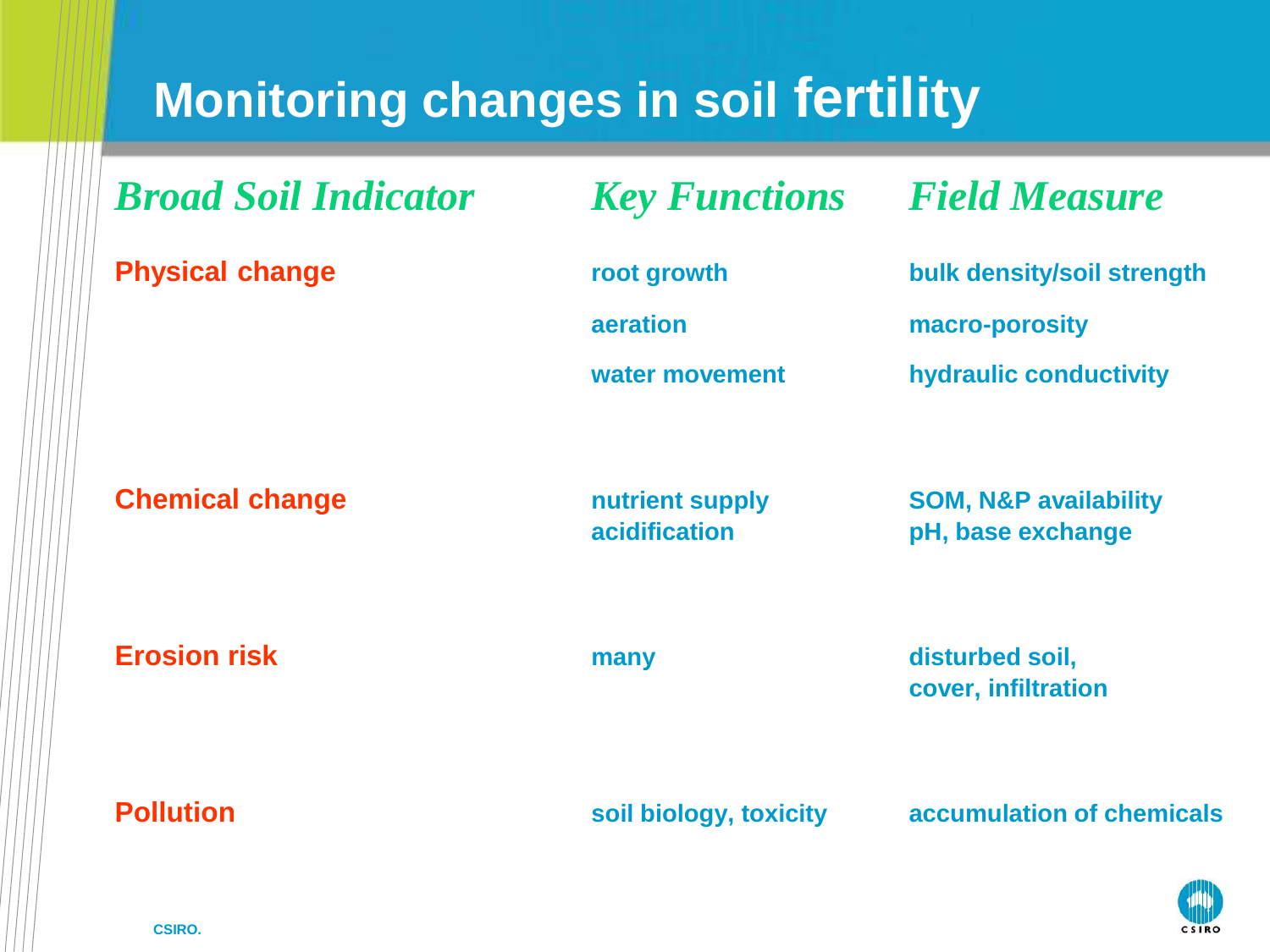### **Soil physical disturbance**



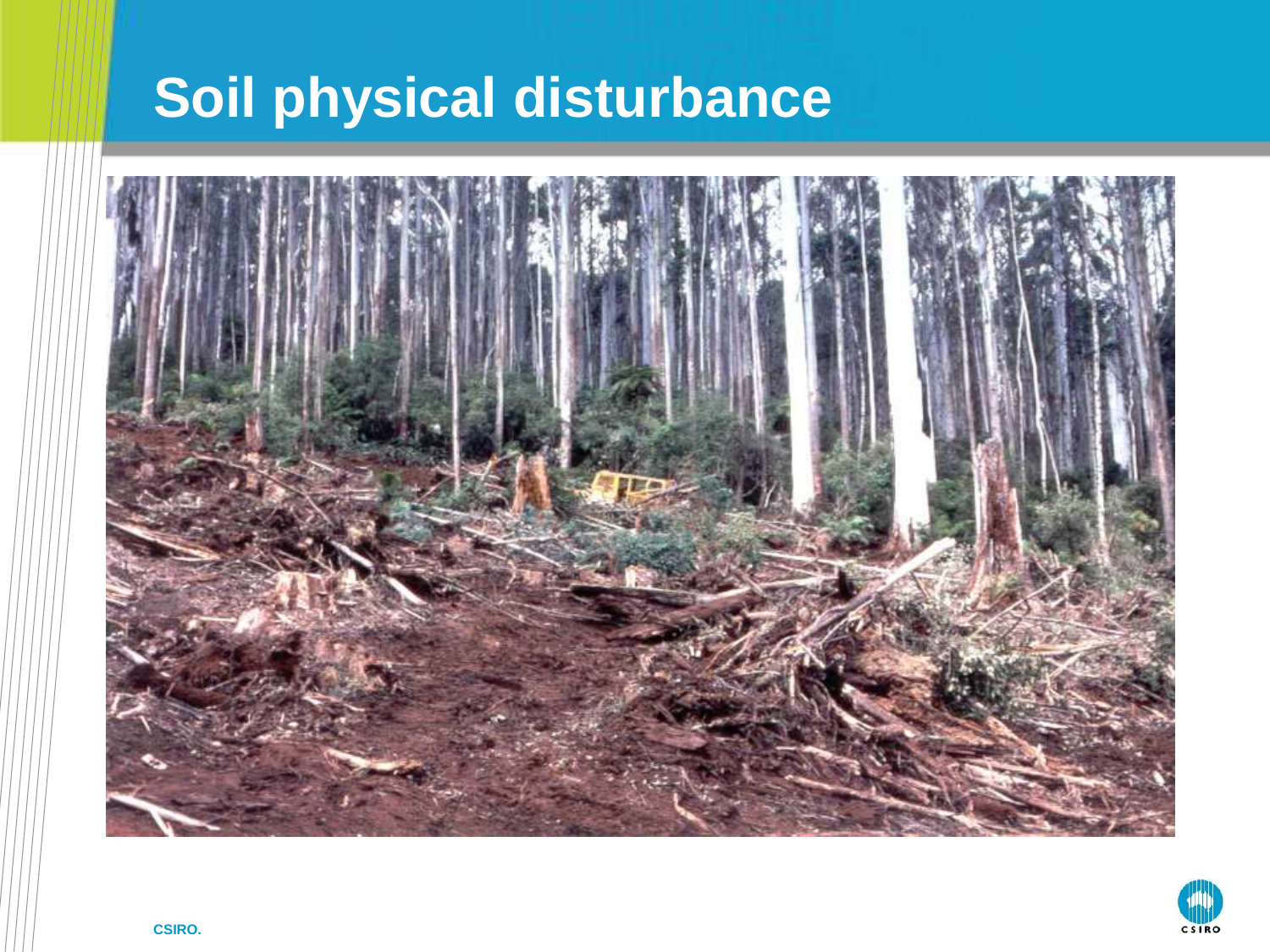#### Surface (0-10cm) Soil Bulk Density (Mg m-3)



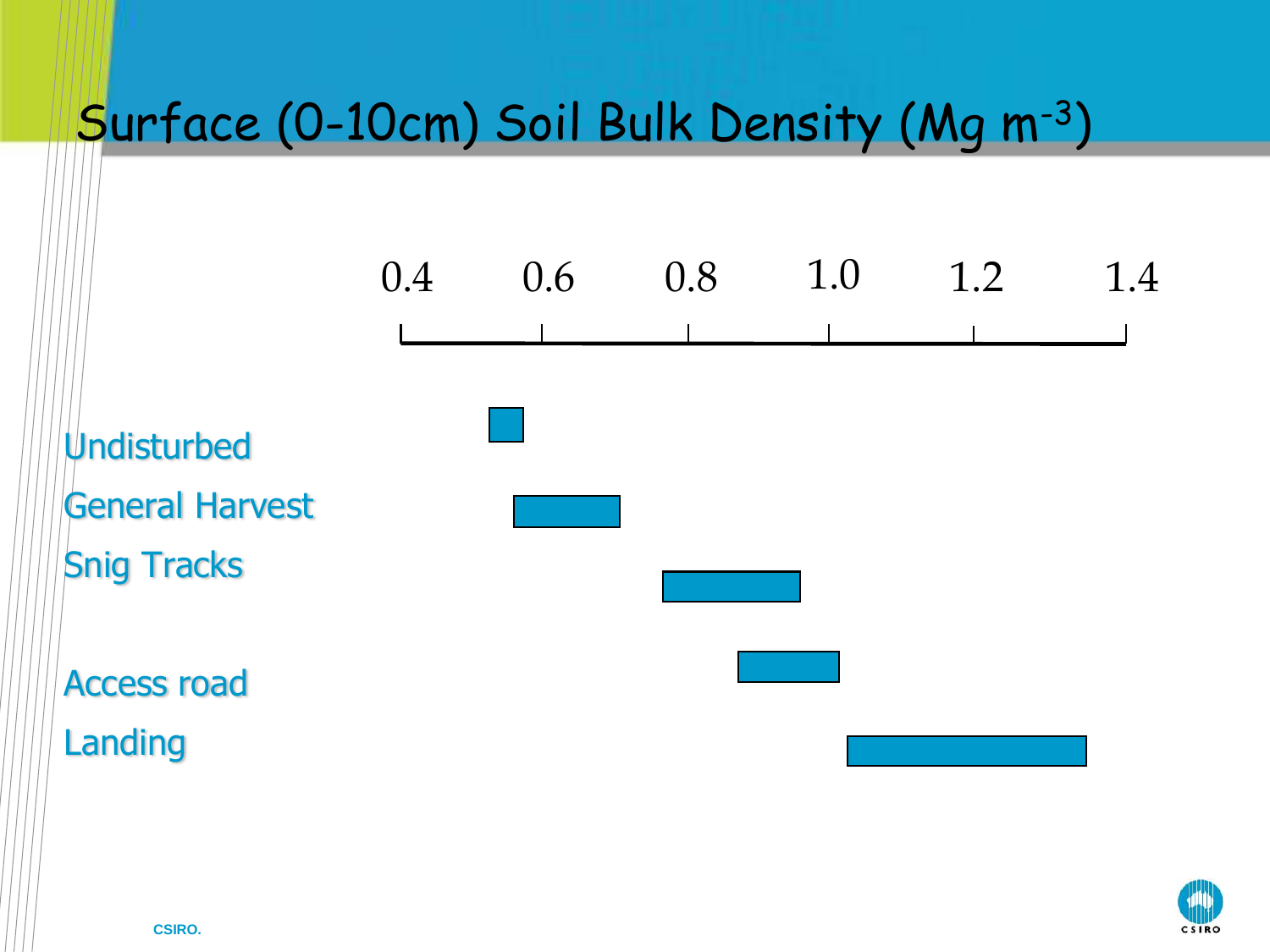## **Soil disturbance can lower growth of the regenerating forest**

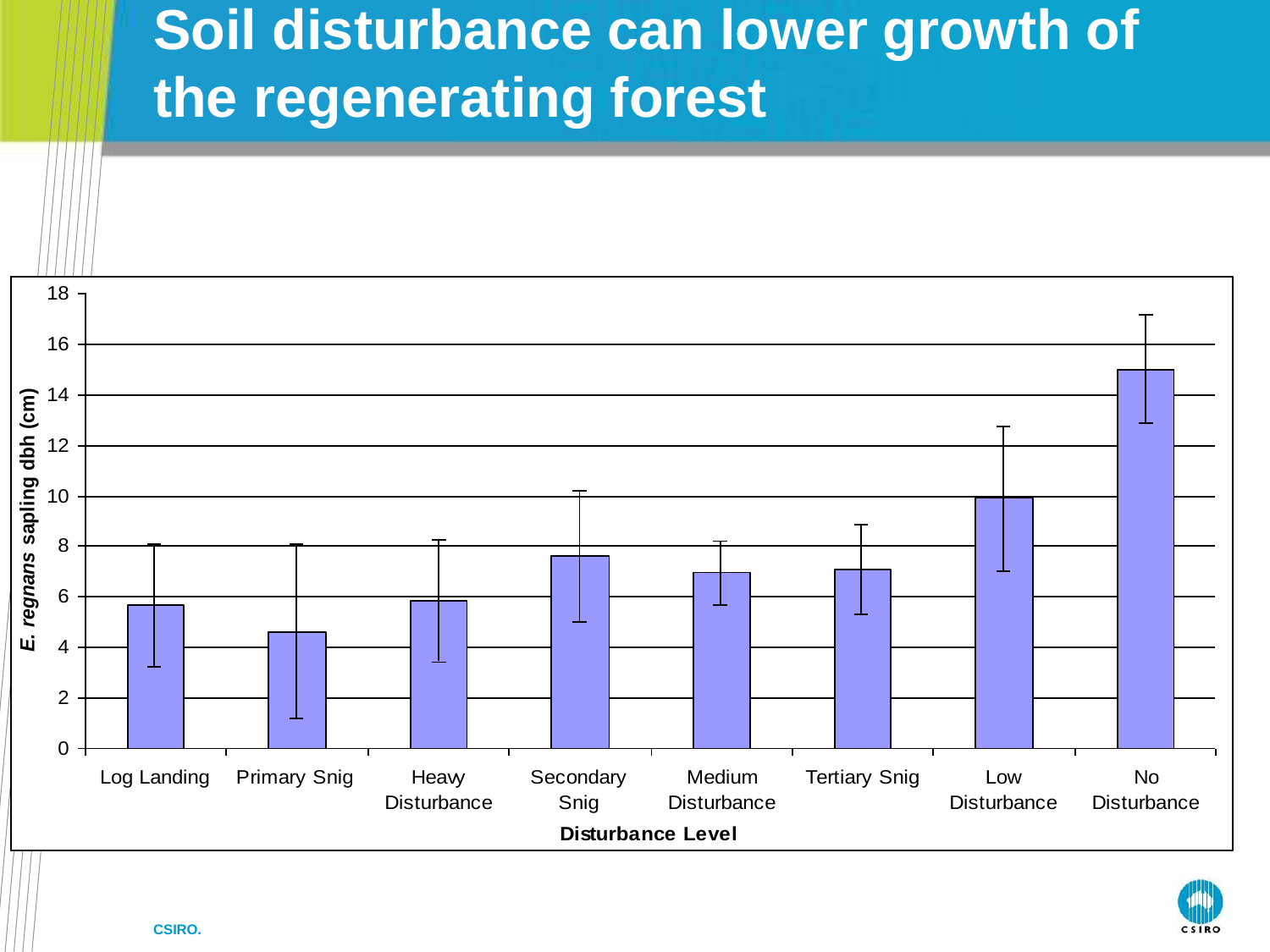#### **Soil rutting**

## **Rutting depth**



 $\Delta$ verage Soil Moisture: 38.5% w/w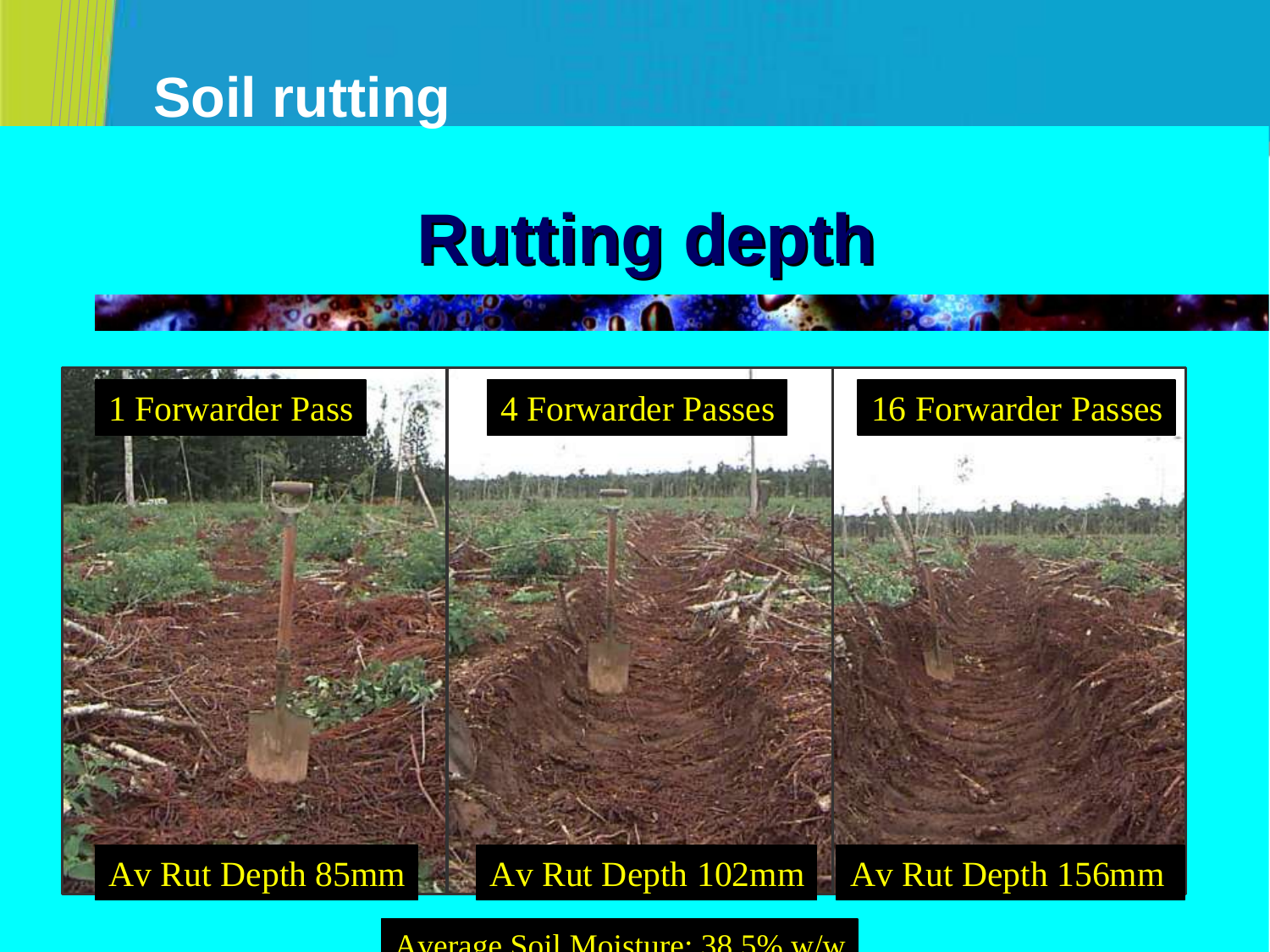#### **Minimizing soil physical damage**

• **Using harvesting residues to protect the soil from 'traffic'**

• **Ceasing harvest on wet soils**

• **Machines with low ground pressure**

• **Harvest when soils frozen**

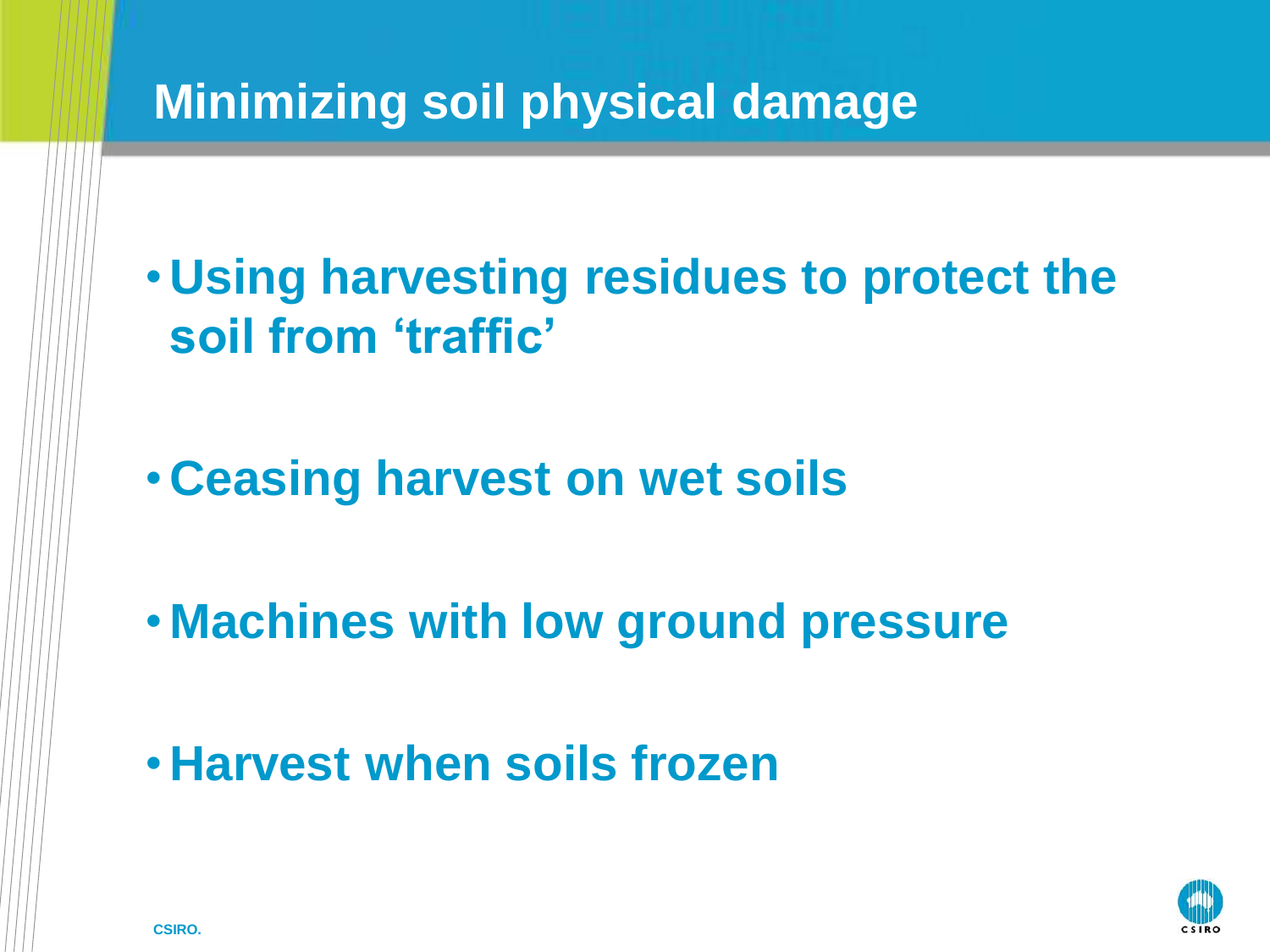#### **Soil organic matter is important**

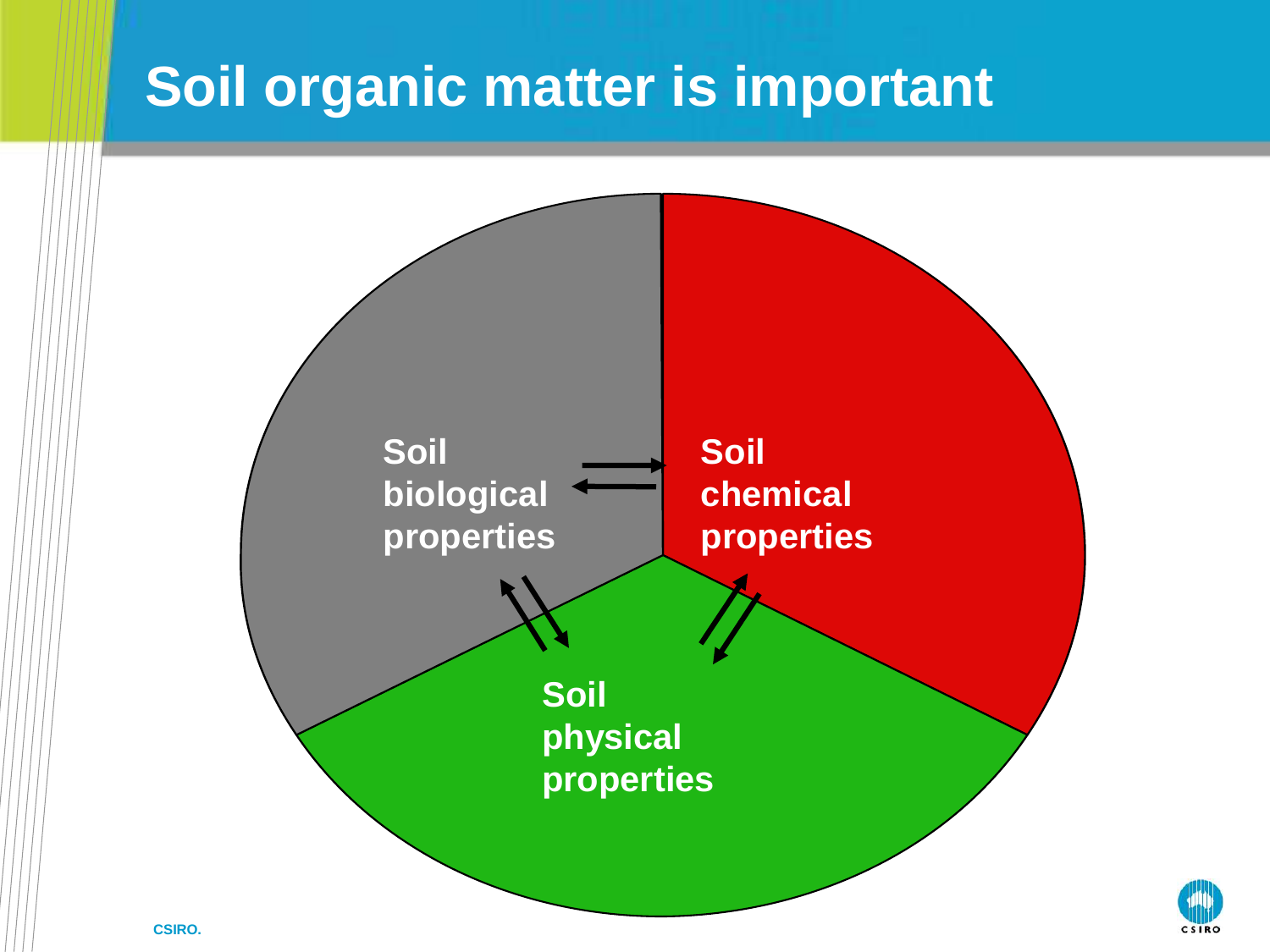#### **Soil Organic Carbon Cycle**

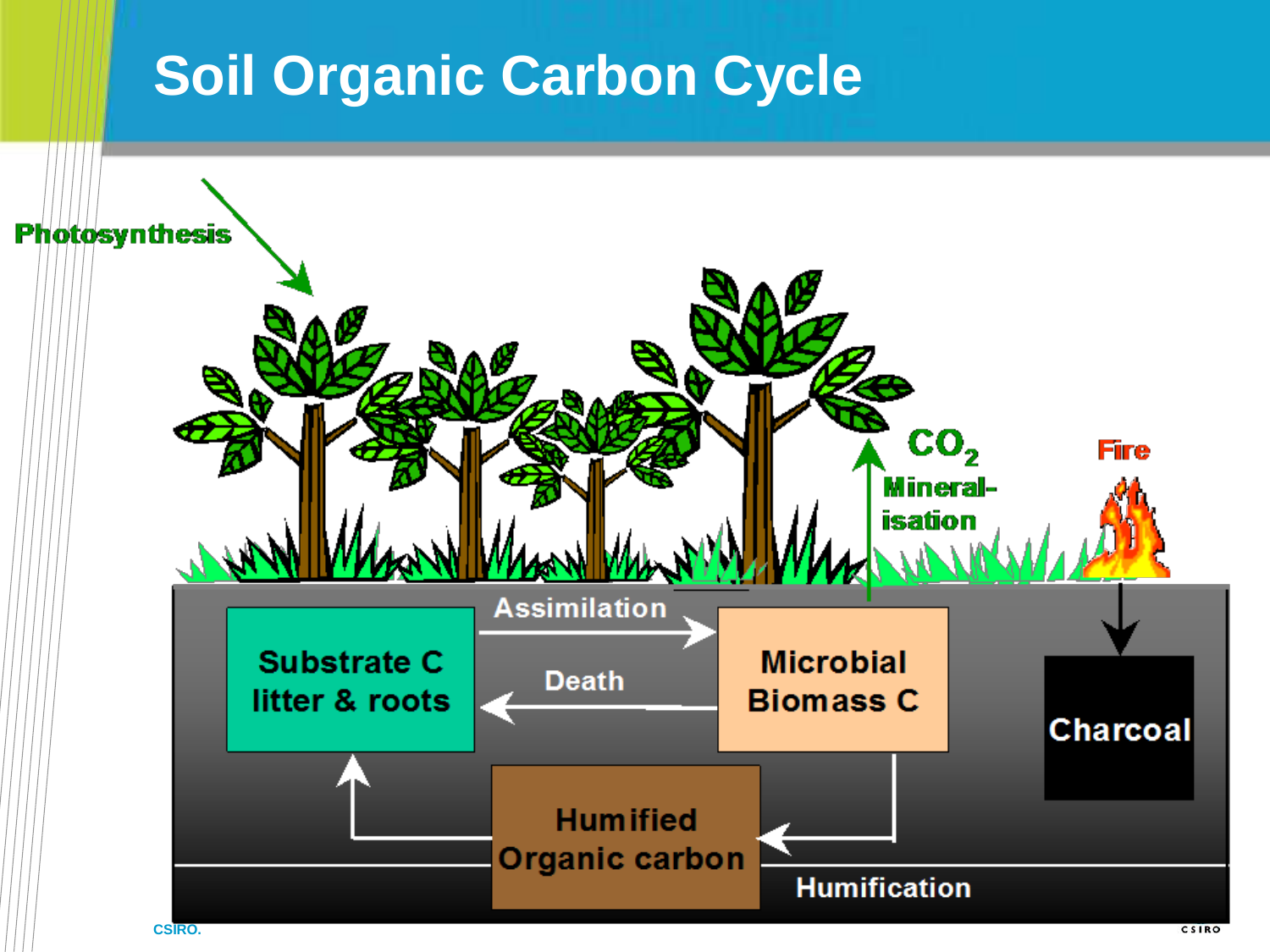#### **What determines SOC change?**



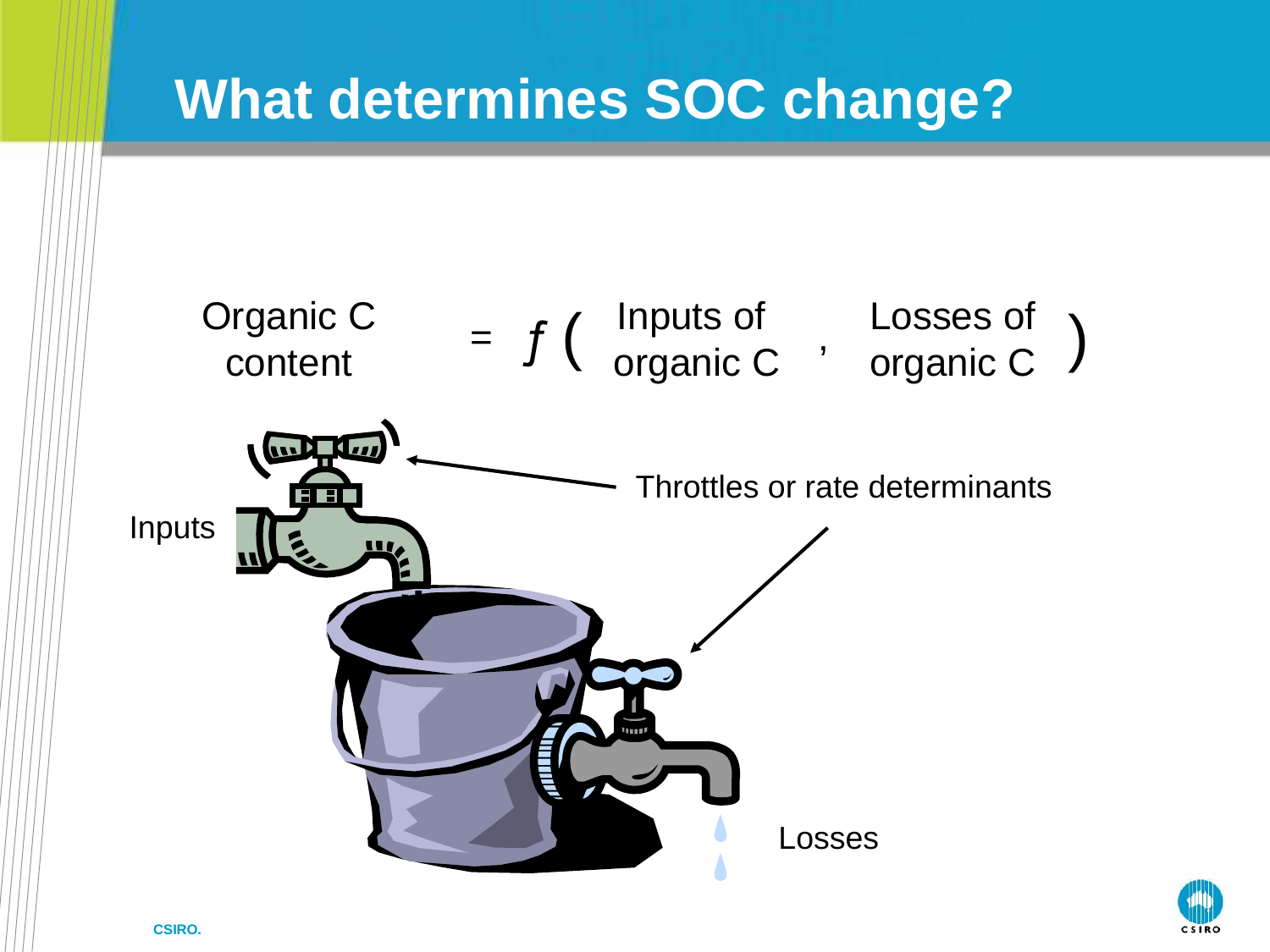#### **Labile soil C controls rates of nutrient cycling**

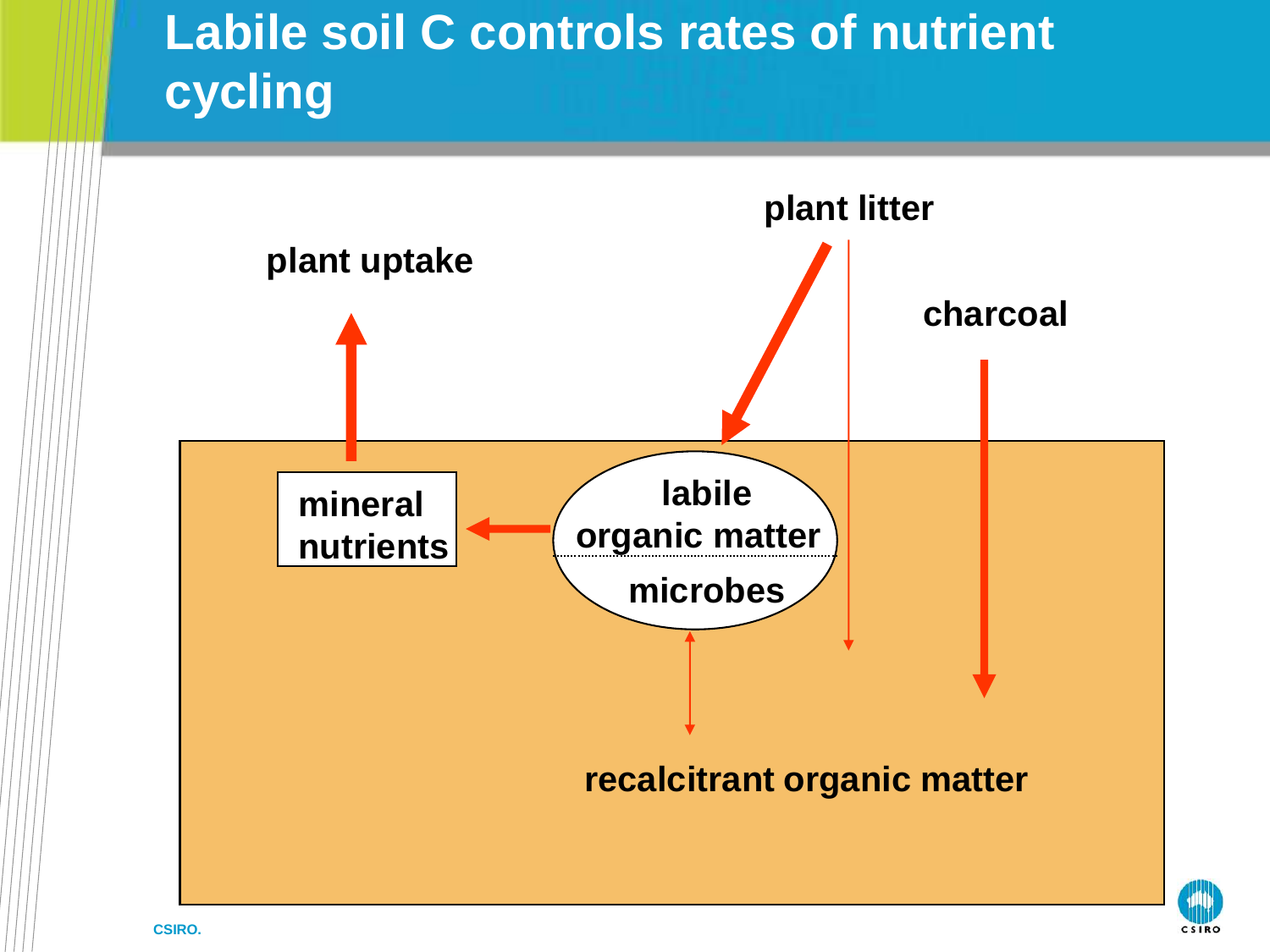#### Mallee eucalypt production system

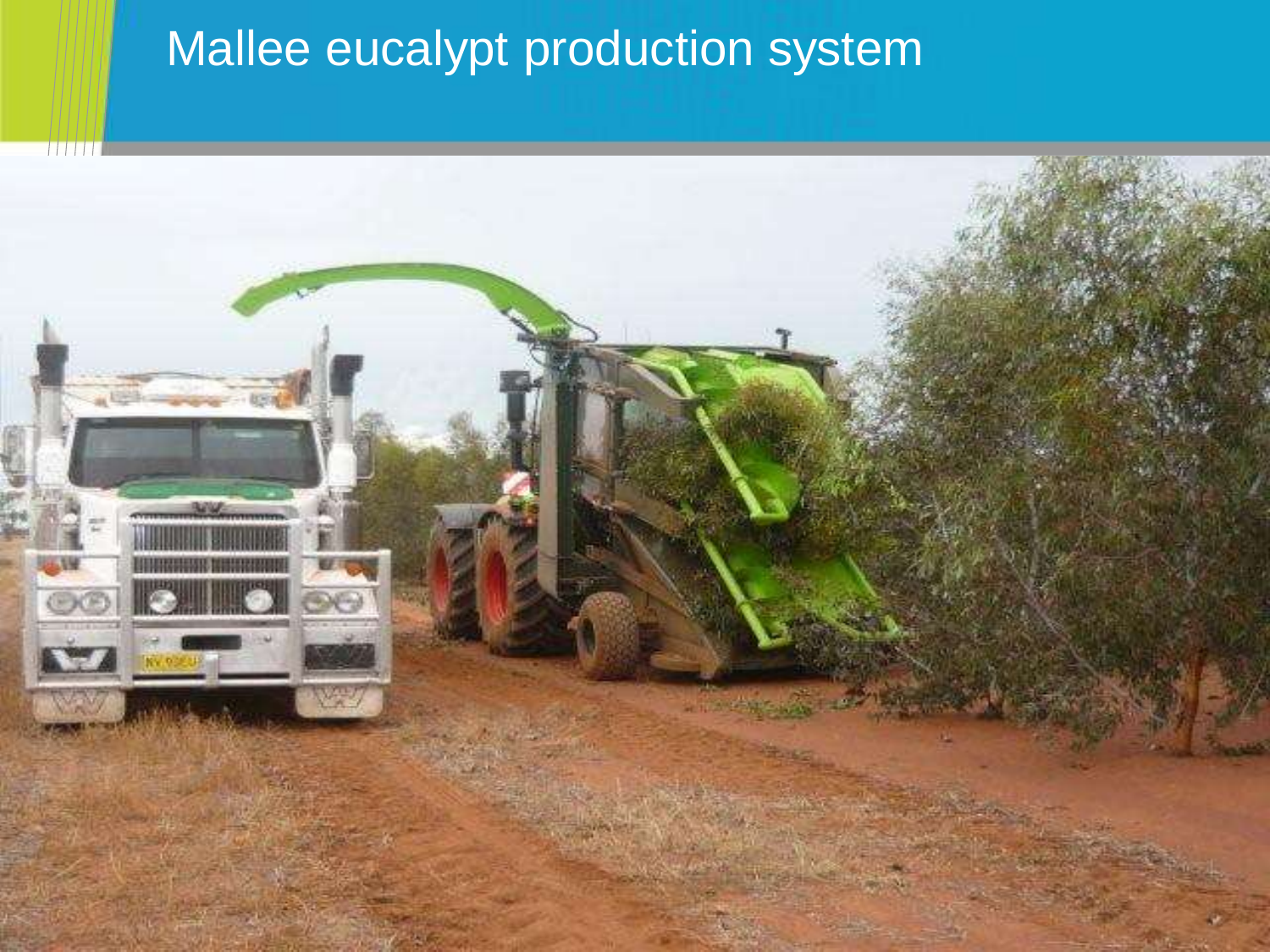

#### **Amounts exceed those in wheat cropping**

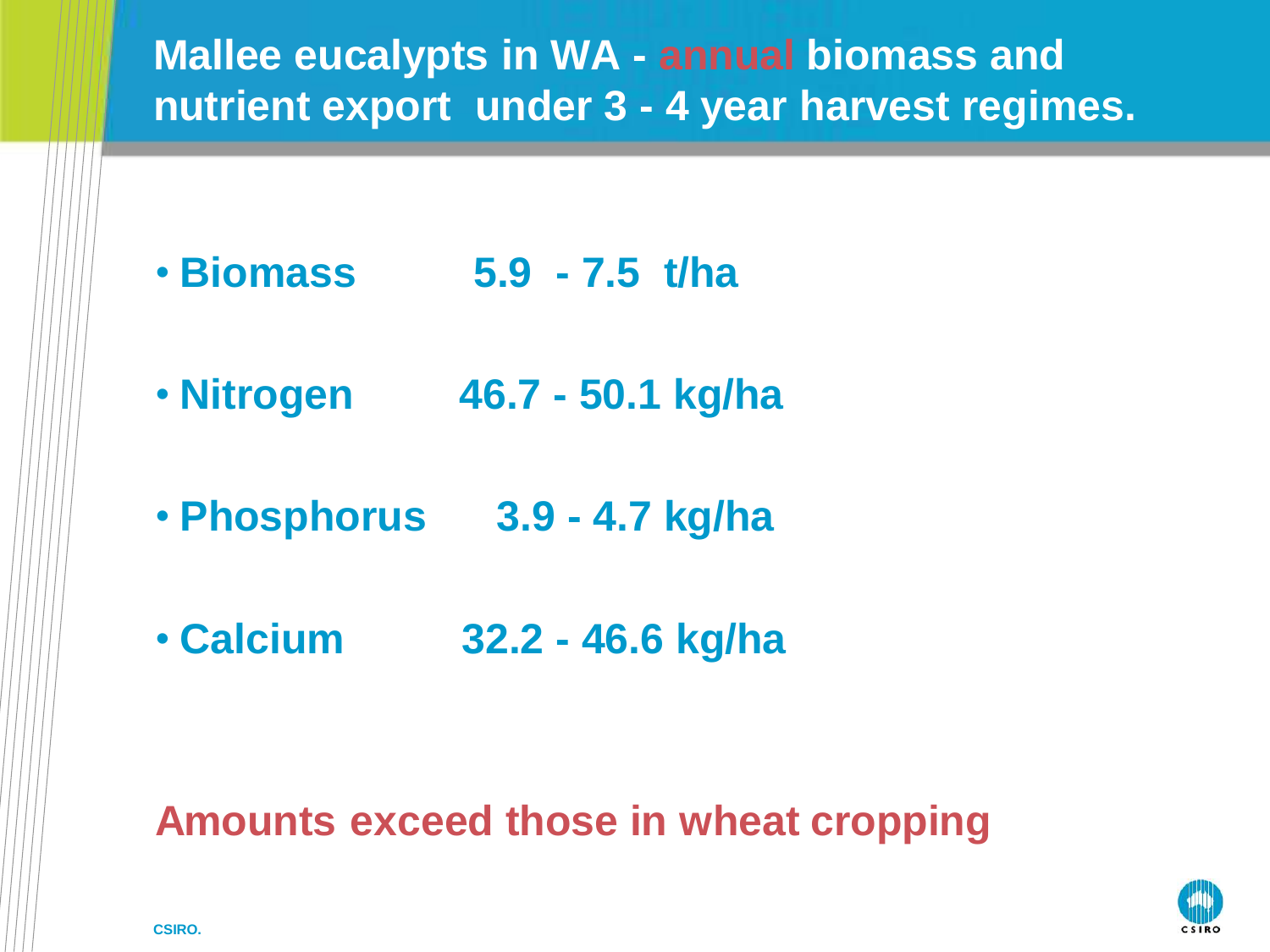### **Recovery of nutrients added in Fertilizer is often very low**

#### •**Nitrogen – often < 50%**

## •**Phosphorus - low, but high soil retention**

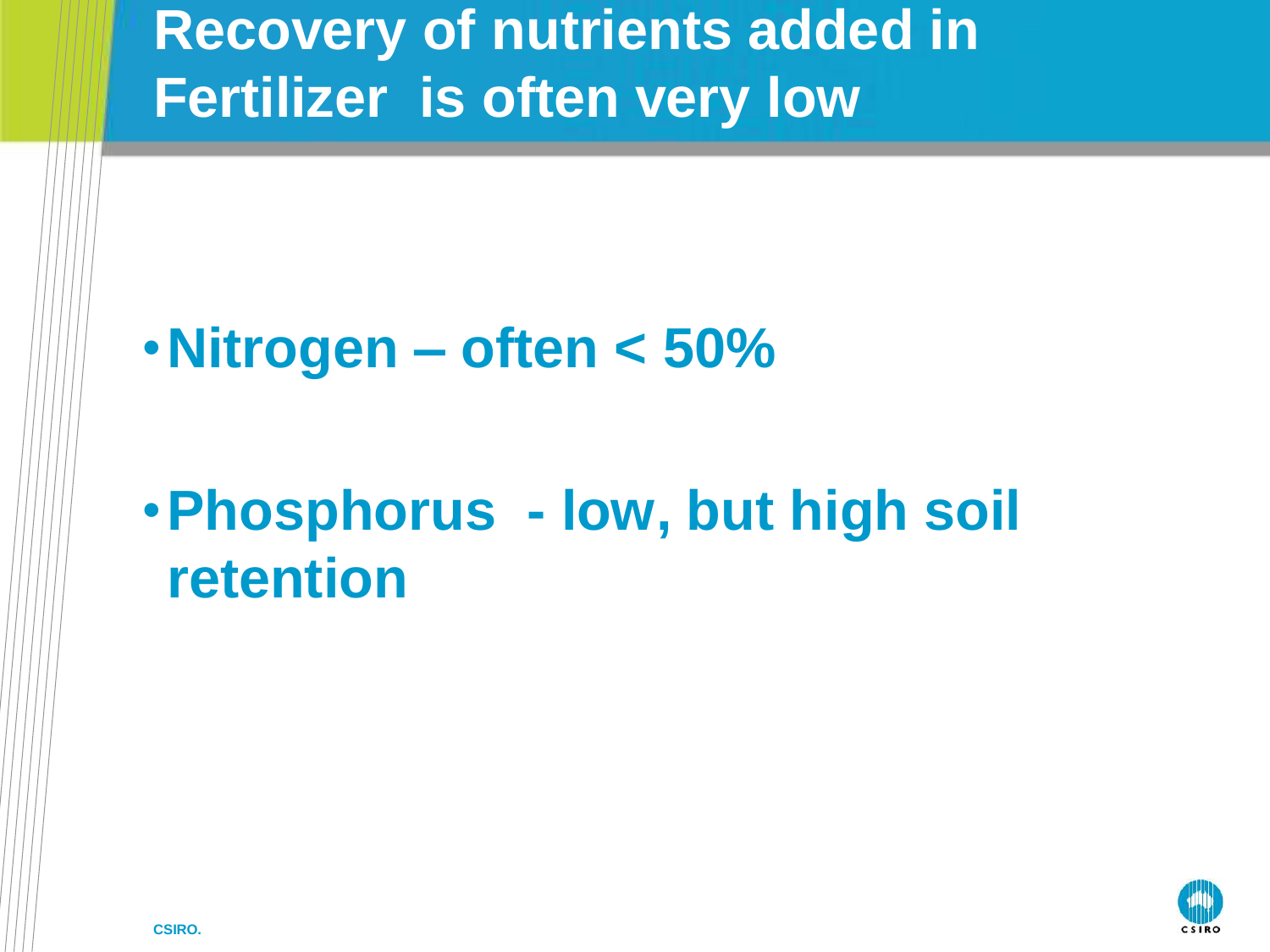#### **Soil acidification after N fertilization**



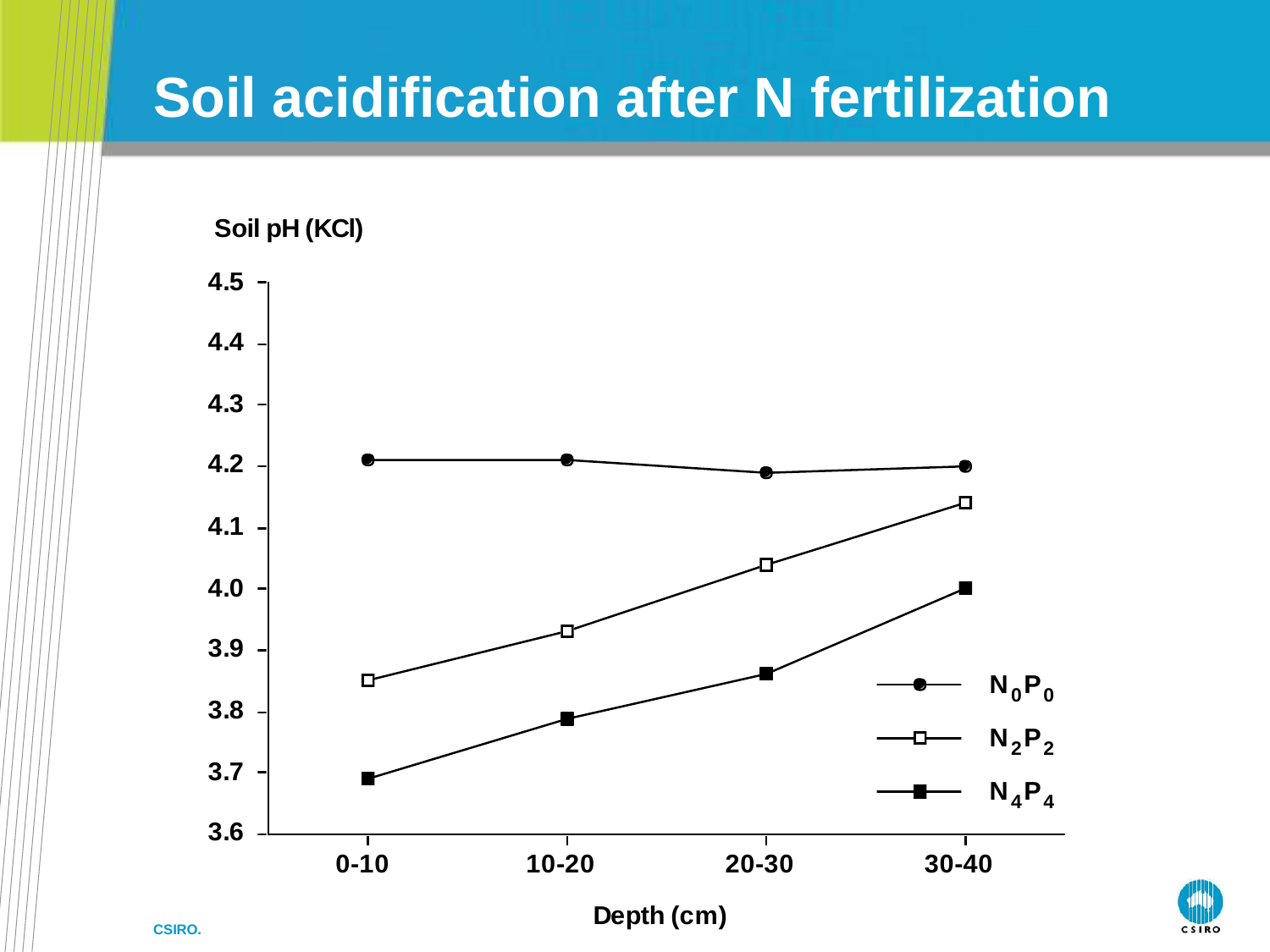### **Acidification increases exchangeable soil Aluminium**







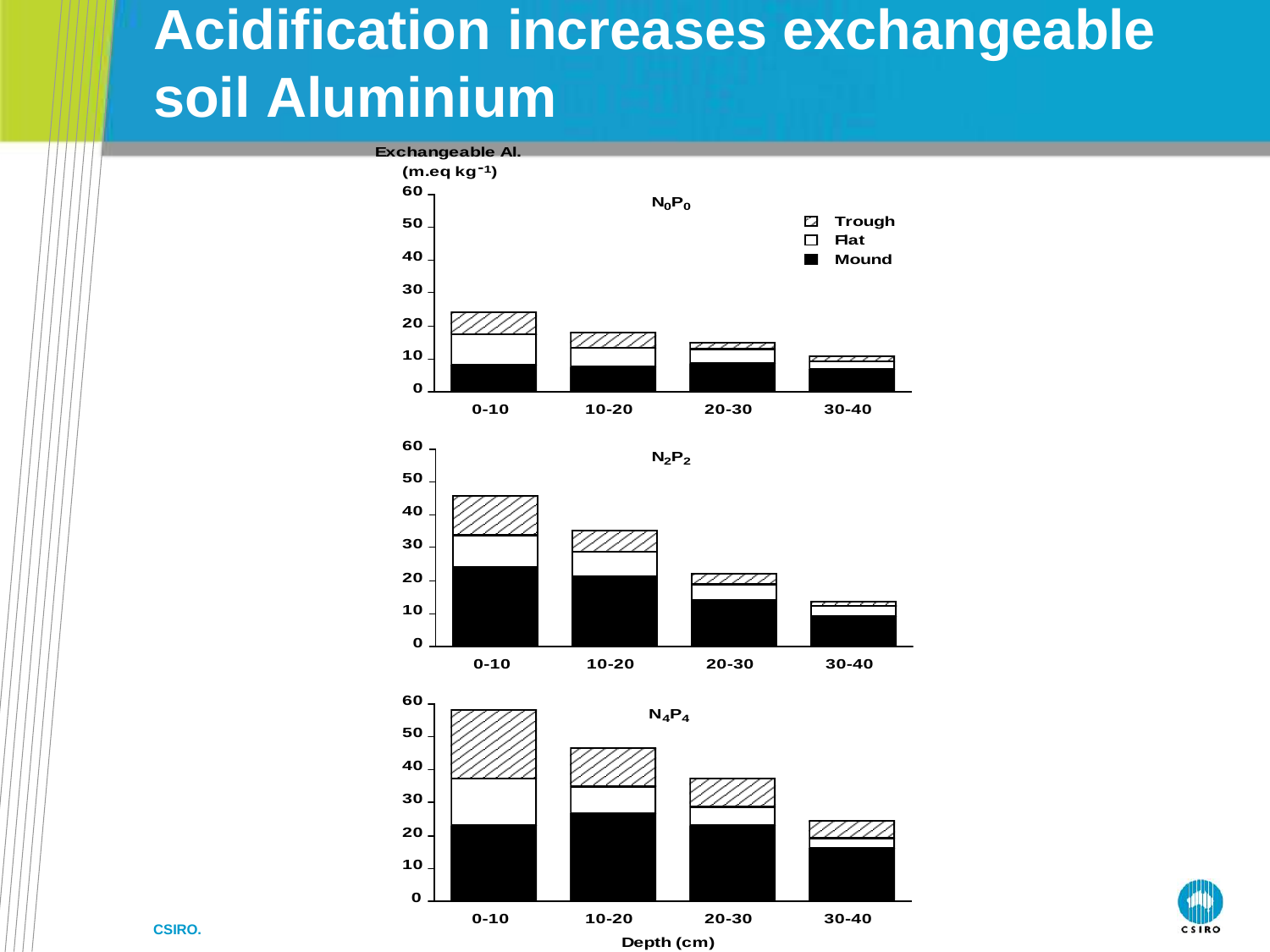## **Depletion of exchangeable soil Calcium**





**40**







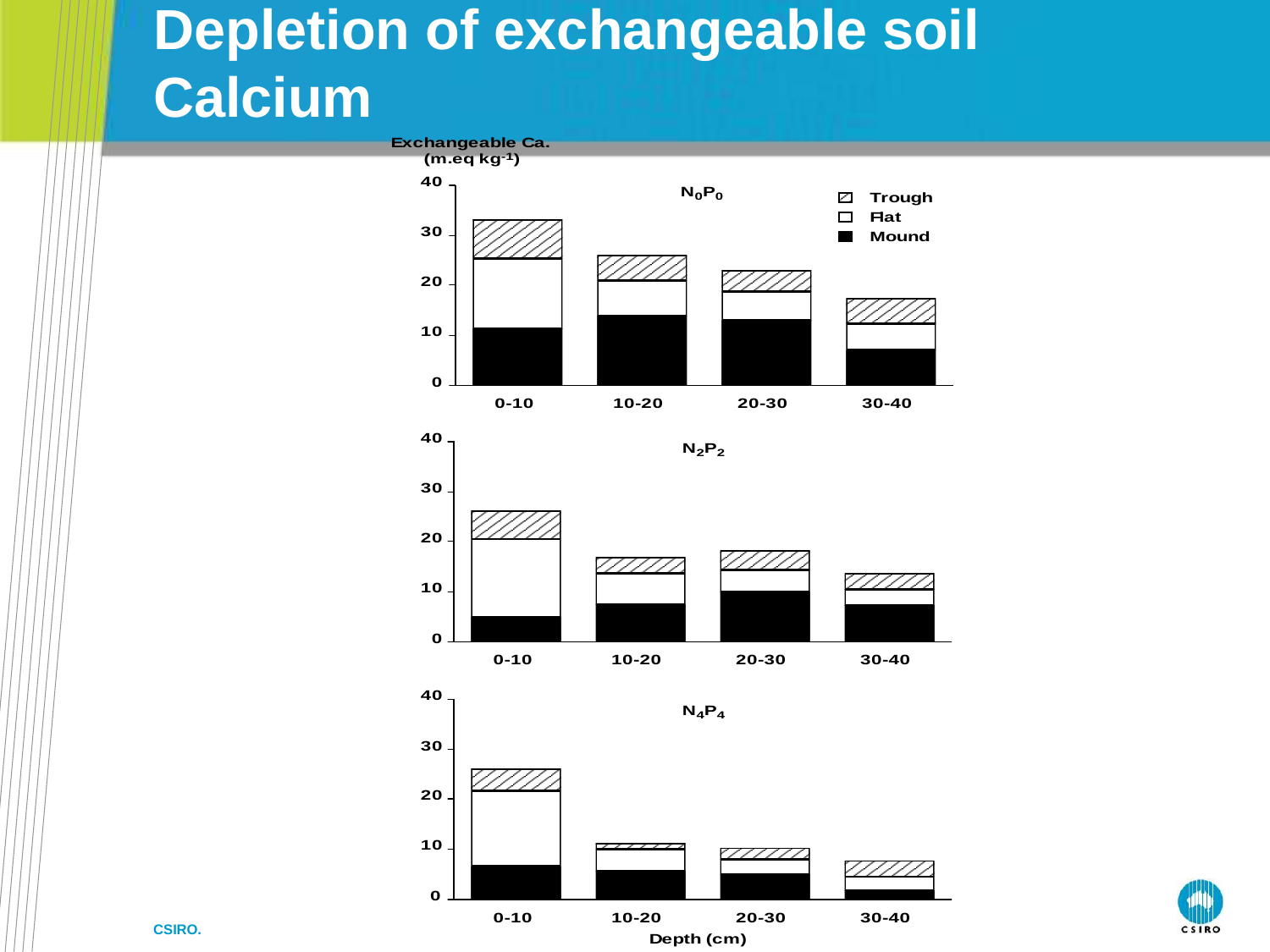#### **Cation (Ca, Mg) replacement by ash recycling**

#### Nutrient Returns

• Ash recycling after combustion • Ash recycling after combustion

- 'Natural' fertilizer treatment 'Natural' fertilizer treatment
- Ground-based or aerial application Ground-based or aerial application • Cost can be cheaper than landfilling ash • Cost can be cheaper than landfilling ash
- Precautions avoid spreading ash from

co-firing co-firing

25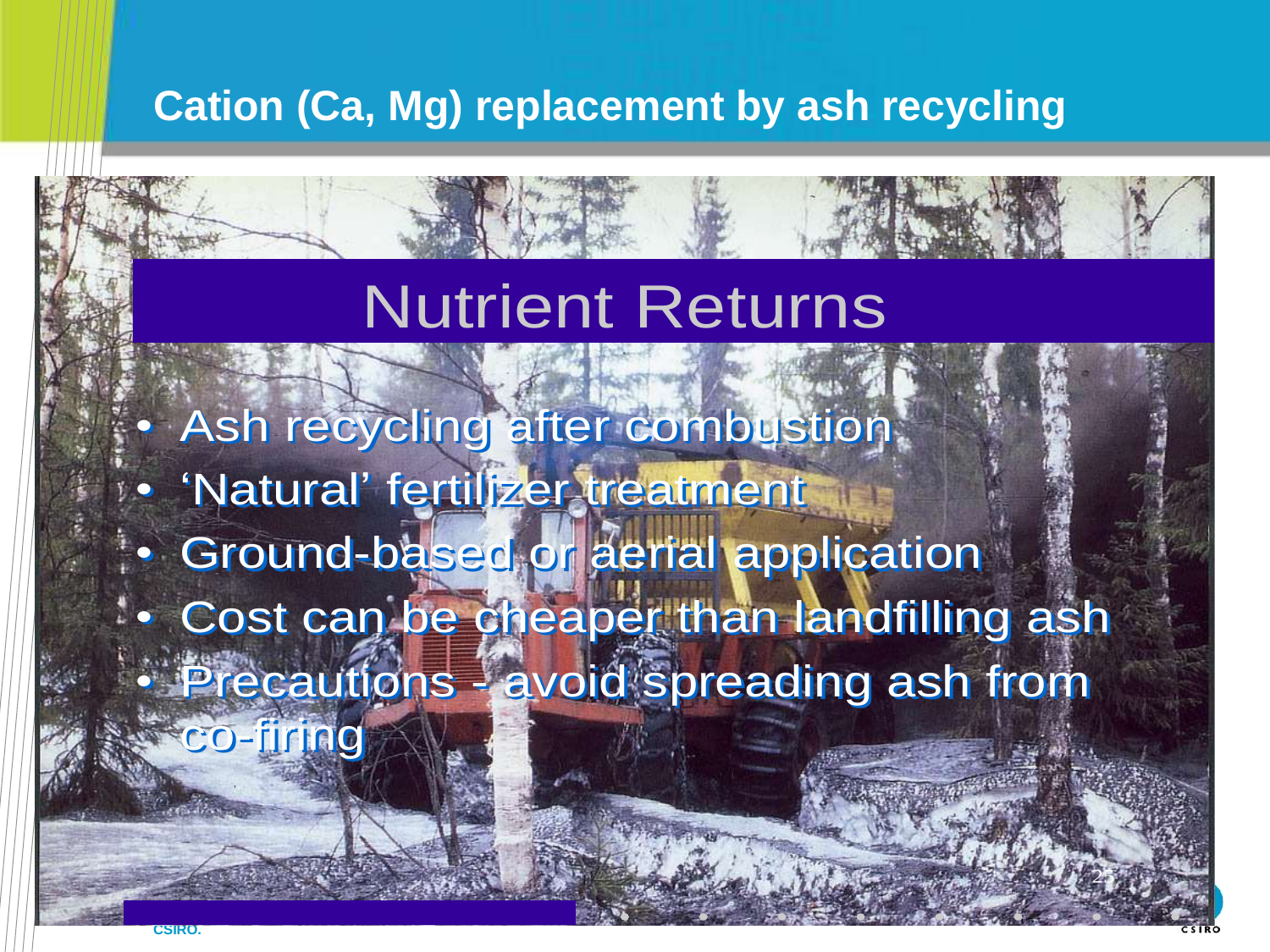#### **Soil Protection is critical**

•**Soil influences most forest values (biological, social, economic). Off-site effects can be significant (eg. on water)**

•**Difficult to generalize about the risks created by specific management practices**

•**Need site-level assessments of risks and impacts, and management guidelines. Reflected in manag. plans**

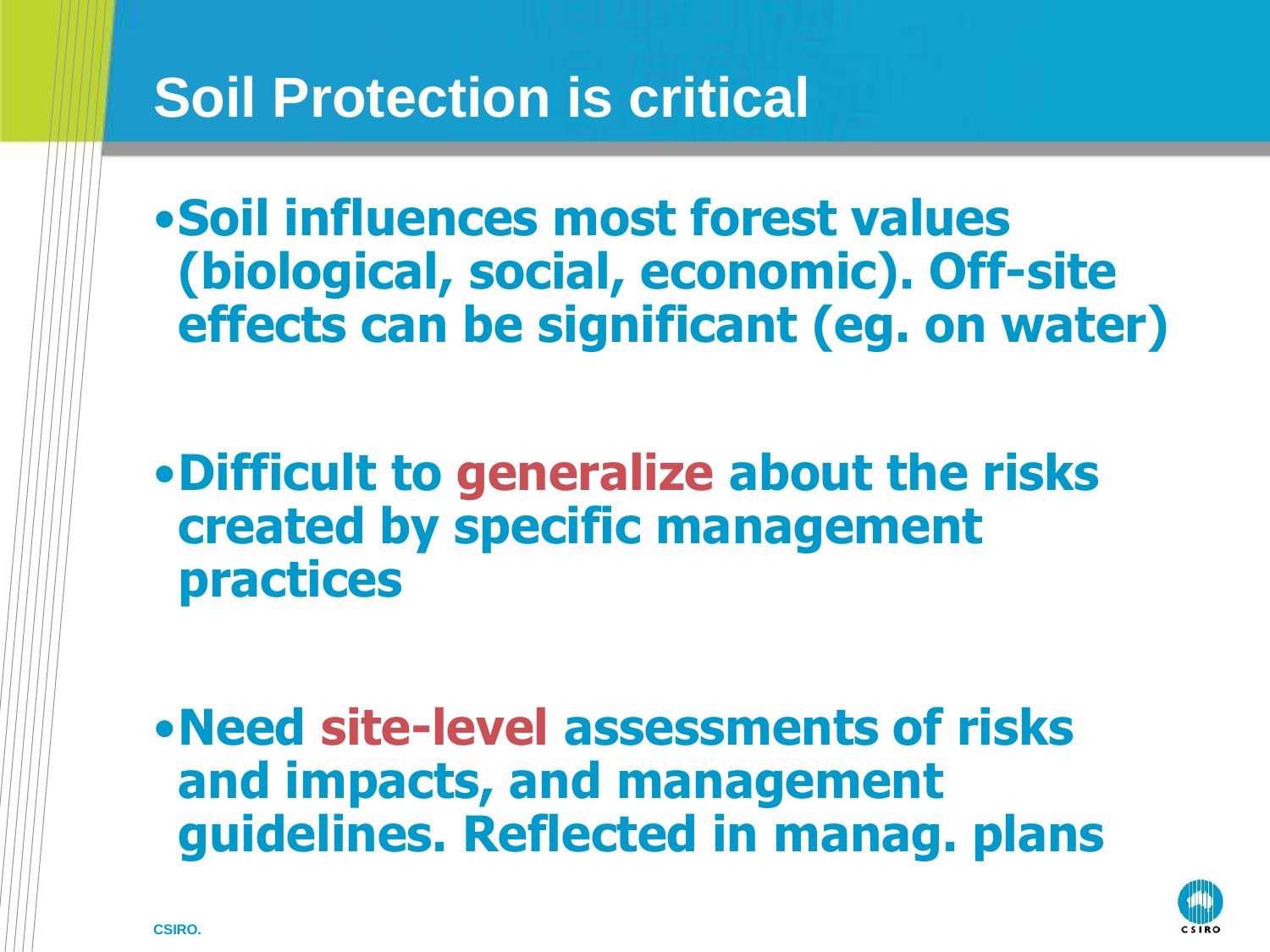#### **How can we protect soils?**

- Undertake 'local' assessments of the risks to soil fertility imposed by biomass production systems
- Develop and apply management prescriptions that mitigate risks of erosion and soil compaction
- Retain nutrient-rich biomass, avoid burning of in-field residues
- Lengthen rotations to reduce [nutrient] in harvested biomass
- Incorporate a legume in the production system if possible
- Judicious use of fertilizers, return ash to site
- Drainage and disturbance of peat will lead to massive C losses!

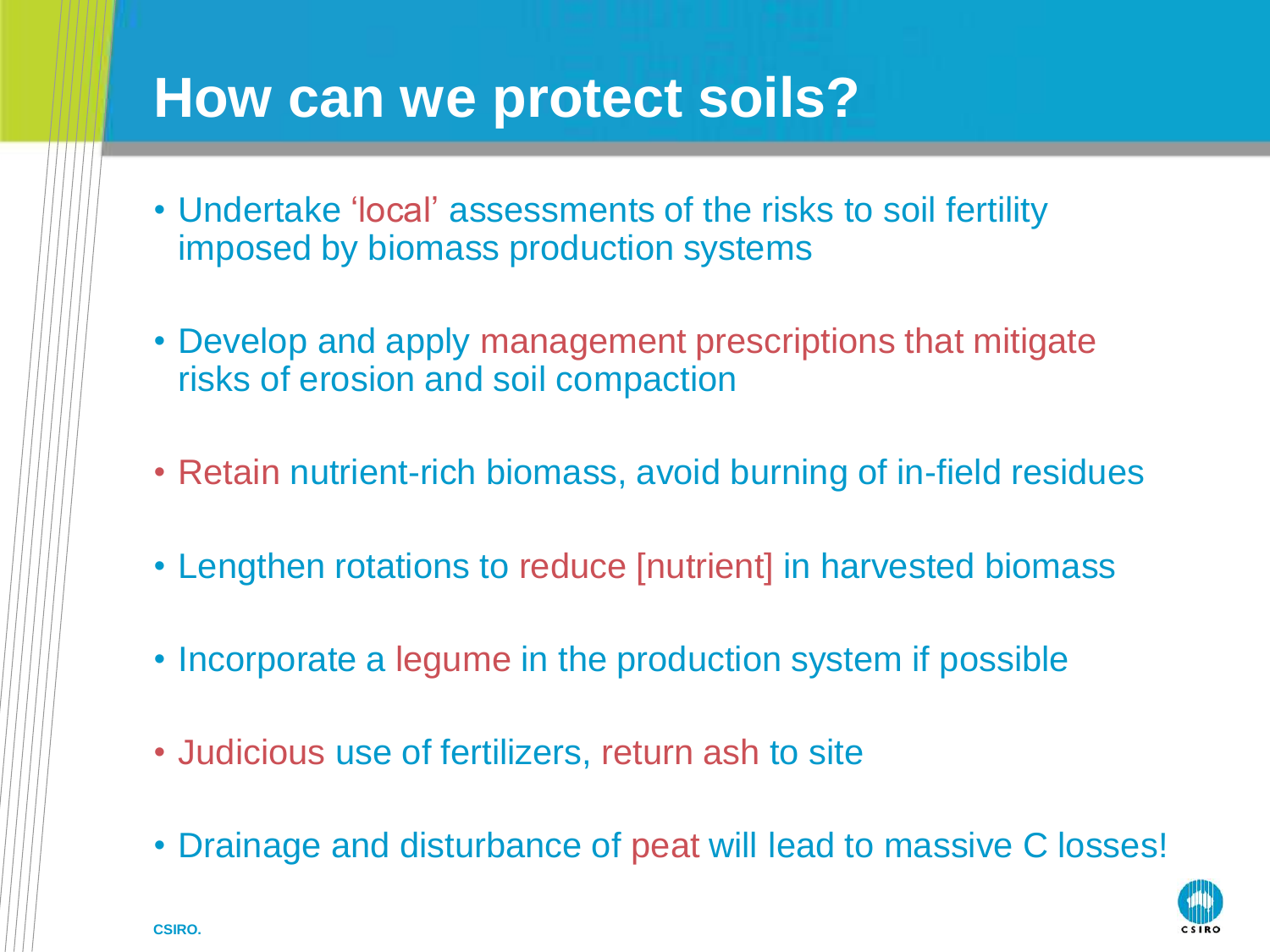#### **Adaptive production systems 'Framework'**

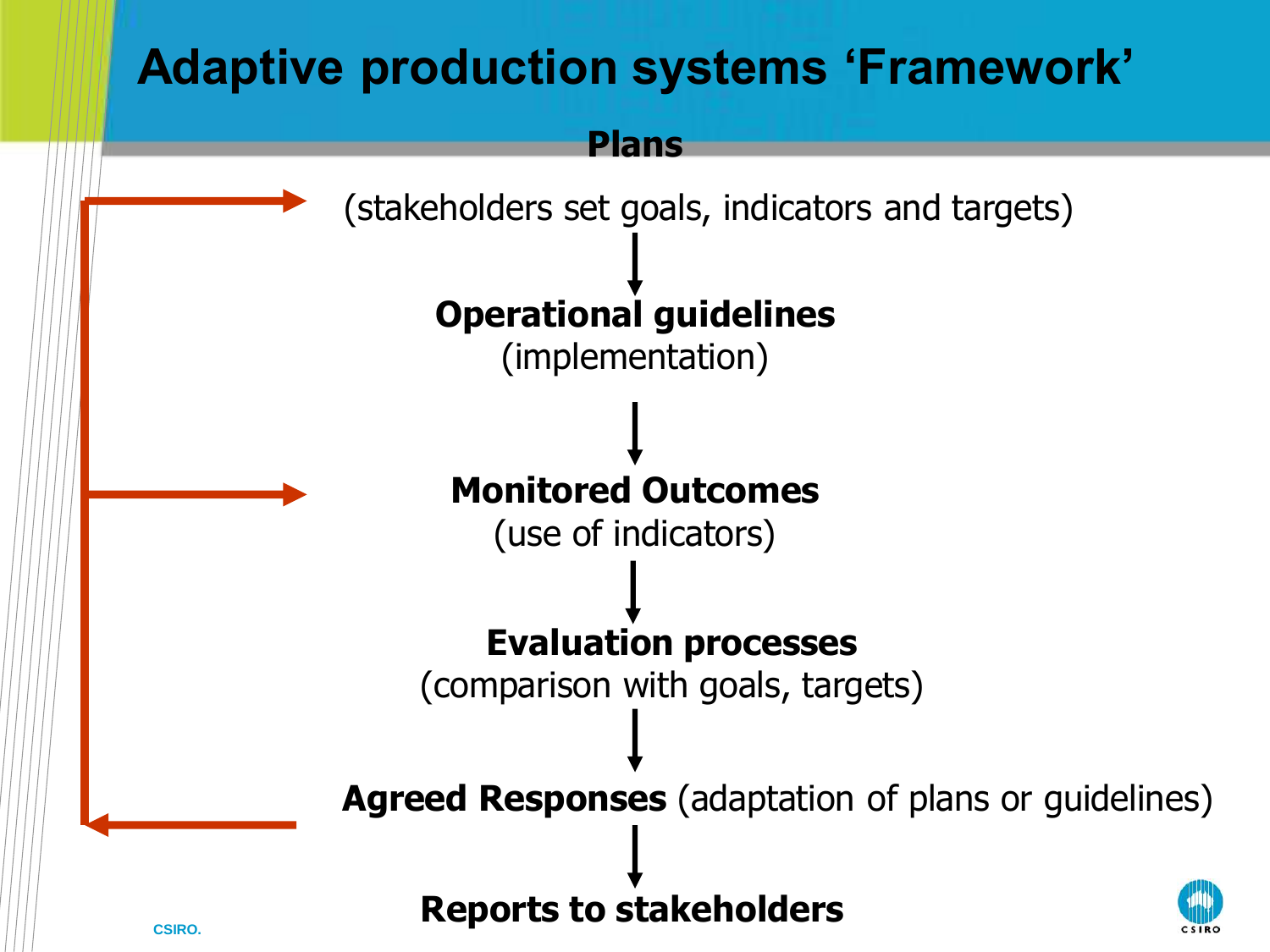#### Tiered Approach to Soil Protection

 **AIM is to avoid the need for expensive rehabilitation practices.**

 **1.Broadscale auditing for compliance with Codes of Practice (good practice rules/guidelines).**

 **2. Monitoring of soil disturbance classes on selected sites based on risk.**

 **3. R&D on representative important forest types/management systems to calibrate disturbance classes or other simple monitoring methods, and to provide a basis for evaluation of change.** 

 **4. Review and improvement ethic.**